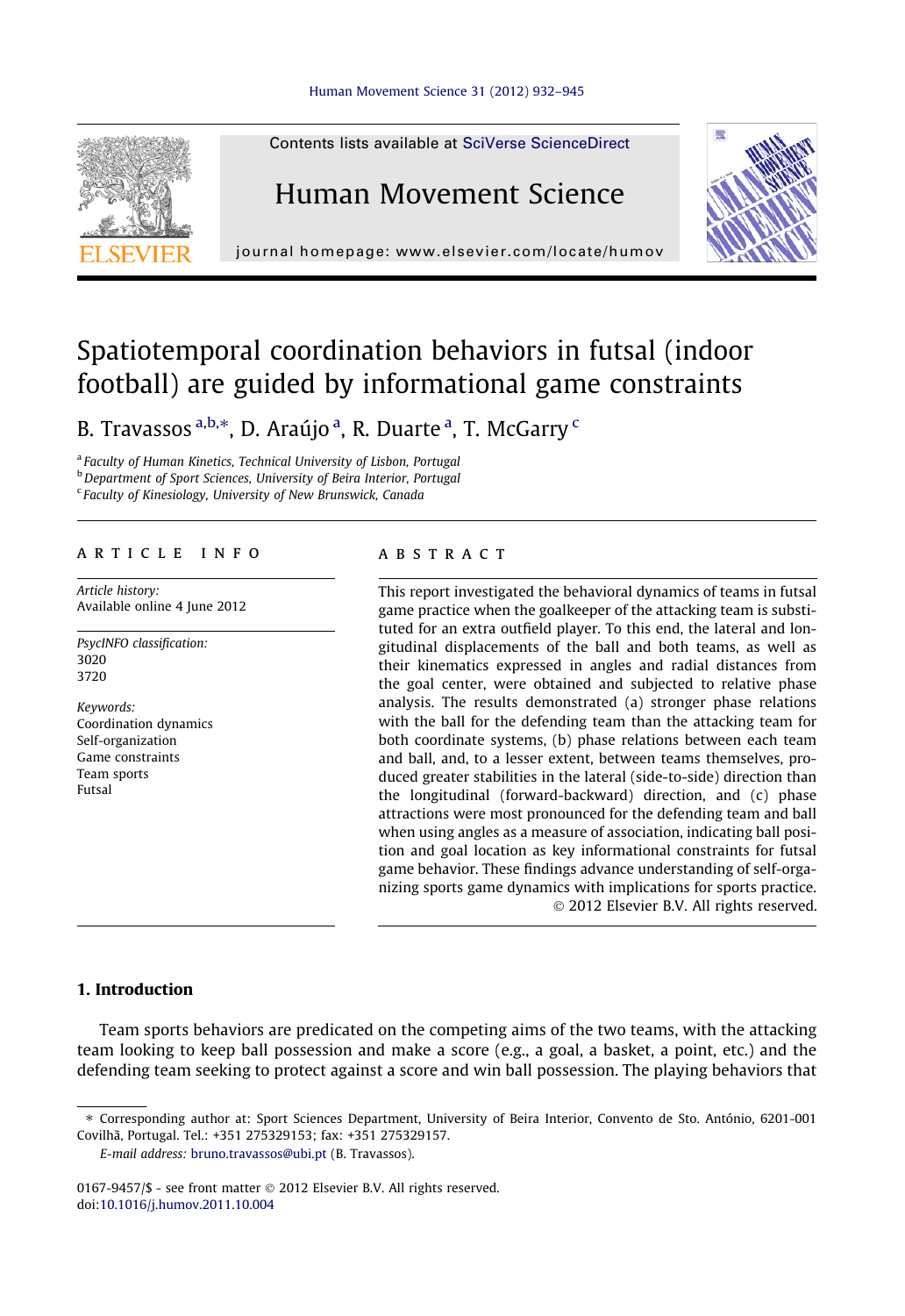characterize these types of sports contests has been proposed to emerge as a self-organizing process consequence of the cooperating and competing coordination tendencies of players (see [McGarry,](#page-13-0) [Anderson, Wallace, Hughes, & Franks, 2002](#page-13-0)). This idea of game behavior as self-organizing means that ordered behaviors emerge from within the sports contest as a result of information exchanges among the players, instead of regularity being imposed on game behavior by any outside agency (e.g., a coach). This position does not deny the influence of coaching practice on game behavior however, which provides an important informational constraint by shaping individual and team objectives.

In sports contests, players and teams must constantly make decisions and actions based on changing game information derived from spatial-temporal relations with other players (teammates and opponents), positions on the field of play, ball kinematics and goal location, a continuous process regulated by localized dynamical interactions [\(McGarry et al., 2002\)](#page-13-0). Thus, self-organized coordinated behaviors emerge under a variety of individual, task, and environmental constraints as players and teams seek to accomplish their game objectives ([Araújo, Davids, Bennett, Button, & Chapman, 2004;](#page-12-0) [Davids, Kingsbury, Bennett, & Handford, 2001](#page-12-0)). Self-organizing behaviors produce stable coordination patterns at the expense of other possible coordination states and offer a useful means for characterizing and investigating complex systems behavior [\(Beek, Verschoor, & Kelso, 1997](#page-12-0)).

Game dynamics has been investigated in various sports ([Araújo, Davids, & Hristovski, 2006; Davids,](#page-12-0) [Araújo, & Shuttleworth, 2005; McGarry et al., 2002; Palut & Zanone, 2005; Passos et al., 2009; Reed &](#page-12-0) [Hughes, 2006\)](#page-12-0) at various levels of analysis. As noted by [McGarry et al. \(2002\)](#page-13-0), the emergent coordination patterns of team sports may be investigated from interactions between individual players ([Bour](#page-12-0)[bousson, Sève, & McGarry, 2010a](#page-12-0)) to interactions between teams ([Bourbousson, Sève, & McGarry,](#page-12-0) [2010b; Frencken & Lemmink, 2008; Lames, Erdmann, & Walter, 2010\)](#page-12-0). Previous research of game behavior at the team level has used relative phase to assess spatiotemporal coordination ([Bourbous](#page-12-0)[son et al., 2010b; Lames et al., 2010\)](#page-12-0), with findings demonstrating general tendencies of synchronized displacements of teams in the lateral (i.e., side-to-side) and longitudinal (i.e., forward-backward) directions, particularly the latter. Noted already, these coordinated team dynamics are the hypothesized result of information exchanges between players and teams acting under game constraints [\(Marsh, Richardson, Baron, & Schmidt, 2006; McGarry et al., 2002\)](#page-13-0).

The primary game objectives of team sports noted at the outset of this report necessitate that ball location with respect to the scoring targets (e.g., basketball hoops, football goals) constitutes an important constraint when considering dynamical game behavior, the ball furthermore providing a principal means for information exchange between players and teams ([McGarry, 2009](#page-13-0)). In this study, we advance previous research by accounting for these important game constraints when investigating team dynamics produced in futsal game practice. Furthering understanding on game constraints and team dynamics may help coaches in designing appropriate tasks in sport practice by managing informational constraints with specific learning aims in mind, such as promoting self-adaptive behaviors within players and teams.

Futsal is a FIFA regulated five-a-side indoor association football game. In futsal competition, a common game strategy is for the trailing team towards the end of a game to substitute the goalkeeper for an extra outfield player when in possession of the ball. This game strategy, hereafter referred to as 5-v-4+GK, gives the trailing team a numerical advantage of outfield players, and is designed to increase the likelihood of generating goal scoring opportunities. In the final four of the UEFA Futsal Cup in Lisbon, 2010, half of the goals scored in the last five minutes occurred using this 5-v-4+GK game strategy, thereby demonstrating its importance to futsal competition.

In this report, we extend on an earlier investigation of the dynamical behaviors observed between players and ball, and between players themselves, in 5-v-4+GK futsal game practice ([Travassos, Araújo,](#page-13-0) [Vilar, & McGarry, 2011\)](#page-13-0). As with player behaviors, we expect the team behaviors produced in 5-v-4+GK futsal game practice to conform to dynamical self-organizing principles, for the reasons outlined by [McGarry et al. \(2002\).](#page-13-0) Furthermore, we account for game context by assessing positions of ball and teams with reference to goal location by using polar coordinates (i.e., angles and radial distance). The expectation is that ball dynamics and goal location are important constraints on game behavior, and, as such, are deserving of attention for advancing understanding of game behavior. The purpose of using polar coordinates, then, is to investigate the phase relations between each team and ball, and between teams, using displacement measures derived from specific reference to goal position.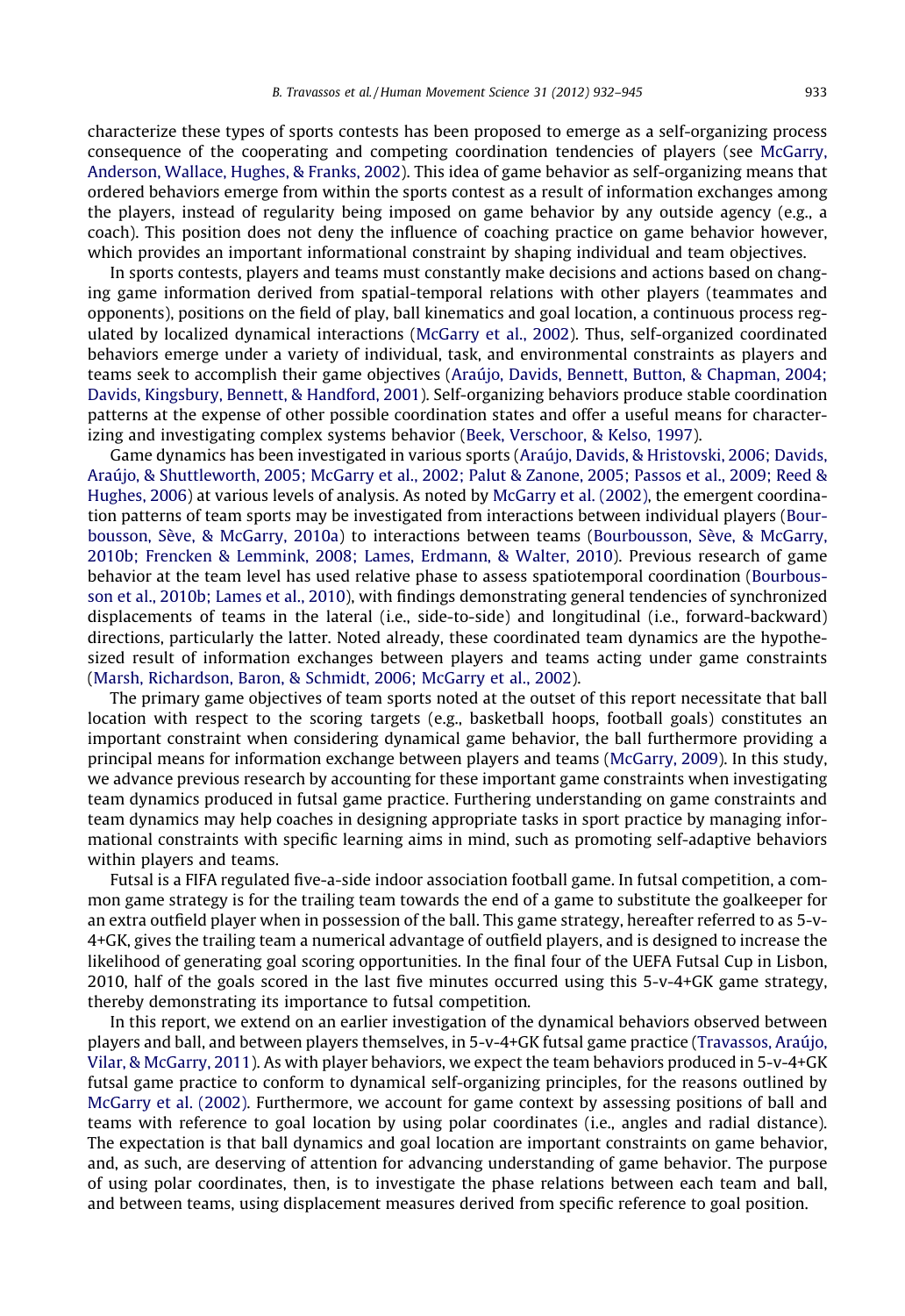## 2. Method

This study was approved by the research ethics committee of the Faculty of Human Kinetics, Technical University of Lisbon, and followed the guidelines specified by the American Psychological Association.

#### 2.1. Participants

Fifteen male senior players of the National Futsal University Team in Portugal were invited to participate in this study (mean value 23.25 years,  $SD = 1.96$  years), with each player providing informed consent before data collection. Participants were grouped into three teams of five players each.

## 2.2. Data collection

Nine 5-vs-4+GK game condition practice sessions of five minutes duration were undertaken, with each team competing against each other in round robin fashion on three separate occasions. Thus, each team played two consecutive game sessions interspersed with five minutes rest to offset fatigue ([Castagna, D'Ottavio, Granda-Vera, & Barbero-Alvarez, 2009\)](#page-12-0). The practice sessions were performed according to the Official Futsal Rules (FIFA) with the defending (4+GK) and attacking (5) teams trying to prevent and score goals, respectively. The nine practice sessions were recorded at 25 Hz using a digital camera placed in the superior plane and positioned  $45^{\circ}$  to the middle field line. Thus, all the movements of the ball and players were made available for analysis.

## 2.3. Data analysis

Twenty one (21) trials, or game segments, without transition in ball possession were selected from the ongoing practice session game data. Each trial contained data beginning with the attacking team obtaining ball possession and ending with a shot at goal, the length (time duration) of trial therefore being determined by game performance. For each trial the movement trajectories of ball and players were digitized in slow motion (half normal video velocity) by the first author using TACTO software. Previous research has reported measurement error of less than 5% using TACTO (see [Fernandes, Fol](#page-13-0)[gado, Duarte, & Malta, 2010](#page-13-0)).

The spatial resolution of the video device was 1280  $\times$  800 pixels, and the trajectory of each player and ball was followed using the mouse cursor. The half-way distance between the two feet was used for digitization of player position on the reasoning that this location best approximates projection of the center of gravity (see [Duarte et al., 2010\)](#page-13-0). The center of the ball was used to digitize ball position on similar reasoning. The data were smoothed using a second-order 6 Hz Butterworth low pass filter to reduce signal noise associated with manual digitization ([Winter, 2005](#page-13-0)). The virtual coordinates obtained from the digitization were then transformed to pitch coordinates for data analysis using a bidimensional direct linear transformation method (2D-DLT) (see [Duarte et al., 2010; Kwon, 2008](#page-13-0)).

Two separate coordinate systems were used for data analysis. Zero data were assigned to the bottom left corner of the half-pitch using Cartesian coordinates, and zero data assigned to the center of the goal line using polar coordinates (see [Fig. 1](#page-3-0)). In both coordinate systems, position of the ball and the geometric center of both teams, obtained from the arithmetic mean of the five players per team, were obtained for all time samples after filtering, thereby yielding measures of lateral and longitudinal displacements (Cartesian coordinates), and angles and radial displacements (polar coordinates). Consistent with the underlying thesis of coupled oscillators being responsible for the selforganizing behaviors produced in sports contests ([McGarry et al., 2002](#page-13-0)), visual inspection of the time series data revealed well-expressed peaks and troughs in approximately periodic fashion, as expected. Subtracting the mean value from the time series data (signals) ensures the resultant trajectory data circle the origin, a necessary step when subjecting data to relative phase analysis using the Hilbert transform [\(Palut & Zanone, 2005; Rosenblum, Pikovsky, Kurths, Schäfer, & Tass, 2001](#page-13-0)).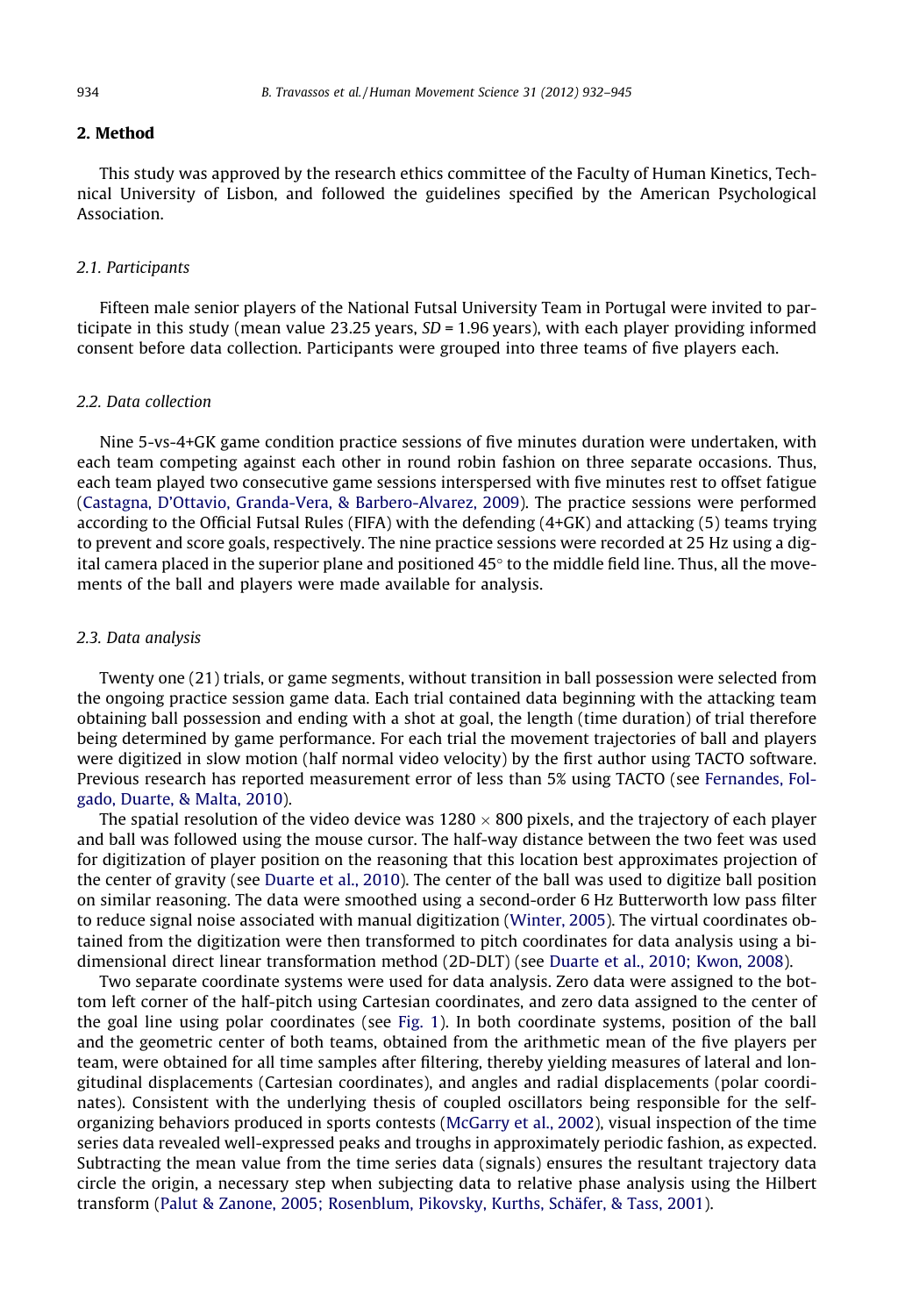<span id="page-3-0"></span>

Fig. 1. Half-pitch representation using Cartesian and polar coordinates of the players (large circles) and team geometric centers  $(\times)$  and ball. The datum coordinates are located bottom left (Cartesian) and top middle (polar). The defending team is represented in grey and the attacking team in black.

The relative phase quantifies the position relations between two sinusoidal signals (time series data) by measuring the phase differences between signals in their respective cycles. For example, in-phase  $(0^{\circ})$  represents signals at the same point in their respective cycles, and anti-phase (180 $^{\circ}$ ) denotes signals that are a half-phase displaced from each other, with other phase relations between inphase and anti-phase likewise expressed with values between  $0^{\circ}$  and  $180^{\circ}$  (or between  $180^{\circ}$  and  $360^\circ$ ). The relative phase data were inspected using frequency phase histograms and phase attractions noted from observations of peak frequency [\(Palut & Zanone, 2005](#page-13-0)).

Relative phase frequency data were subjected to a 12 (phase bins)  $\times$  3 (phase association)  $\times$  4 (coordinates) ANOVA with repeated measures on the first factor. The phase bins factor comprises the 12 relative phase (30 $\degree$ ) bins, the phase association comprises the phasing relations between the defending team and ball, the attacking team and ball and between the two teams themselves, and the coordinates factor comprises the lateral, longitudinal, angle and radial distance measures. Analysis of variance was subjected to Mauchly's sphericity test and, when necessary, the Greenhouse-Geisser correction procedure was used to adjust the degrees of freedom. Significant ANOVA results were followed up with Bonferroni post hoc analyses.

## 2.4. Reliability

One of the 21 trials was selected at random and the data trajectories of the ball and players re-digitized by the first author. The data were assessed for accuracy and reliability using technical error of measurement (TEM) and coefficient of reliability (R), respectively [\(Goto & Mascie-Taylor, 2007](#page-13-0)). The intra-TEM yielded values of 0.19 m (1.75%), 0.25 m (3.65%) and 0.24 m (2.36%) for defenders, attackers and ball, respectively. These results indicate good accuracy, and therefore agreement, between trials. The coefficient of reliability produced data for the defenders  $(R = .96)$ , attackers  $(R = .97)$  and ball  $(R = .99)$  demonstrating good reliability between measurements.

## 3. Results

Analysis of variance results revealed a main effect of phase bins,  $F(2.96, 711.10) = 278.4$ ,  $p < .001$ , but no significant main effects for the phase association or coordinates factors. Significant interactions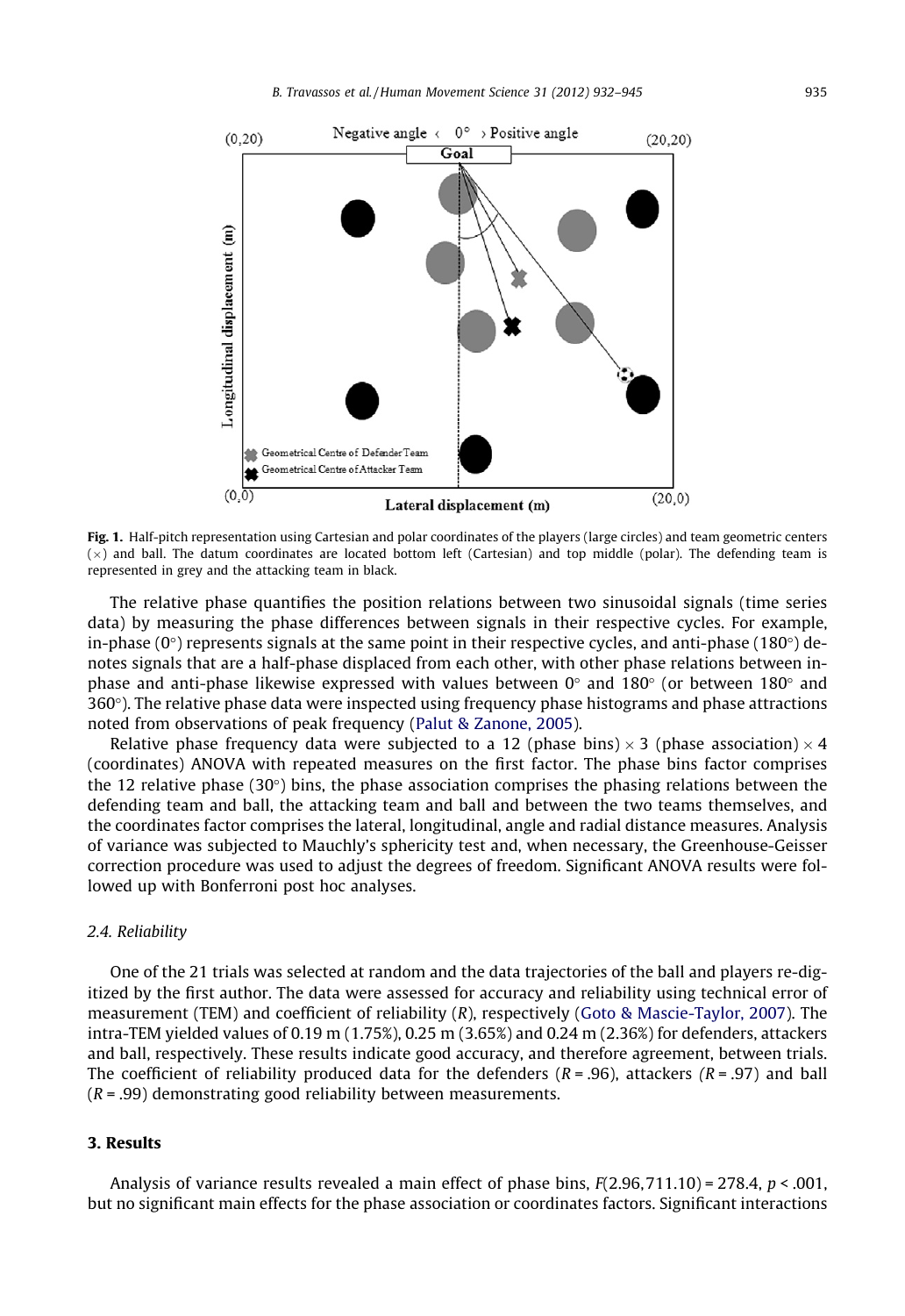<span id="page-4-0"></span>between phase bins and phase associations,  $F(5.93, 711.10) = 9.05$ ,  $p < .001$ , and between phase bins and coordinates,  $F(8.89,711.09) = 9.05$ ,  $p < .001$ , and between phase bins, phase associations and coordinates were observed,  $F(17.78,711.09) = 7.98$ ,  $p < .001$ . The remaining interaction between phase association and coordinates was not significant. Post hoc analyses of the phase bin data (i.e., the relative phase histograms) were undertaken as appropriate for purposes of identifying phase attractions.

#### 3.1. Cartesian coordinates

## 3.1.1. Phase relations between the defending team and ball

Phase bin analysis of the defending team and ball on both lateral and longitudinal directions showed significant differences in the  $-90^\circ$  through 0 $^\circ$  phase relations and the other coordination patterns (see [Table A1](#page-10-0)a). Visual inspection of the relative phase histograms (upper panels, Fig. 2) demonstrated  $-30^{\circ}$  phase attractions for both lateral and longitudinal directions, with markedly stronger attractions observed for the lateral direction than the longitudinal direction.

#### 3.1.2. Phase relations between the attacking team and ball

Post hoc analysis of relative phase data for the attacking team and ball for both lateral and longitudinal directions produced significant differences between the  $-30^{\circ}$  through 30 $^{\circ}$  phase bins and the 120 $\degree$  through 210 $\degree$  phase bins (see [Table A1b](#page-10-0)). (Note.  $-180\degree$  and 180 $\degree$ , and  $-150\degree$  and 210 $\degree$ , represent the same phase relations by virtue of the circular statistics.) Visual inspection of the relative phase histograms (lower panels, Fig. 2) demonstrated phase attractions of  $-30^{\circ}$  and 0 $^{\circ}$  for the lateral and longitudinal directions, respectively. The phase attractions with the ball for the attacking team were much less pronounced than those demonstrated by the defending team.



Fig. 2. Relative phasing between the defending and attacking teams and ball for lateral (left panels) and longitudinal (right panels) directions: Upper panels – Frequency histograms for the defending team and ball with error bars representing standard deviation; Lower panels – Frequency histograms for the attacking team and ball with error bars representing standard deviation.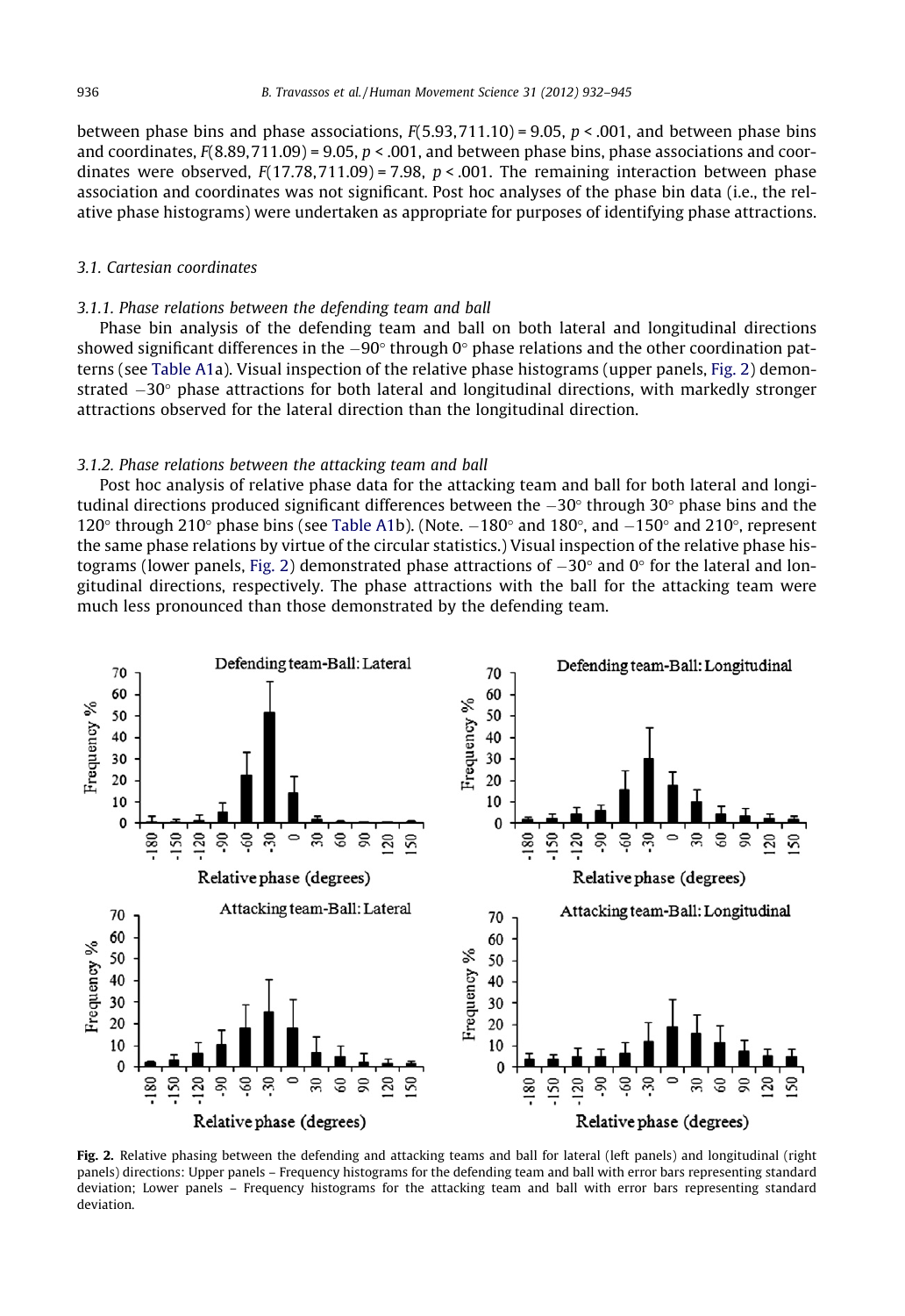#### <span id="page-5-0"></span>3.1.3. Phase relations between the teams and ball

Post hoc analyses of phase bins of the teams and ball reported significant differences for lateral displacements between the  $-90^{\circ}$  through 0 $^{\circ}$  phase relations and other coordination patterns (see [Table](#page-11-0) [A2a](#page-11-0)). Significant differences were also observed for longitudinal displacements between the  $-60^{\circ}$ through  $0^\circ$  phase relations and other coordination patterns (see [Table A2b](#page-11-0)). Visual inspection demonstrated that phase attractions with the ball for the defending team, for both lateral and longitudinal directions, were much more pronounced than those demonstrated by the attacking team ([Fig. 2](#page-4-0)).

Single trial analysis: Relative phase data for each team and ball from a single trial are presented for both lateral and longitudinal directions, as well as the standard deviation of relative phase for that same trial obtained using a one second moving window (Fig. 3). In this trial, stable in-phase relations with the ball for the defending team was observed in both the lateral and longitudinal directions. The phase shifts (from  $0^{\circ}$  to 360 $^{\circ}$  to 720 $^{\circ}$  etc.) observed in both directions represent the same (in-phase) relation and are attributed to an inserted or missing cycle in one of the two signals being compared. As expected, the standard deviation values confirm in-phase stability as the standard deviation spikes attributed to each phase shift return to approximating zero after each single spike. The attacking team likewise produced stable phase relations with the ball in the lateral direction but, unlike the defending team, produced unstable phase relations in the longitudinal direction for the first half of the trial. Instability in phasing relations is observed in the straight line with constant slope before stabilizing in-phase  $(-1800^{\circ})$  as also demonstrated in the high and varied standard deviations.

## 3.1.4. Phase relations between the defending and attacking teams

Post hoc analyses of phase bins reported significant differences between the  $-30^{\circ}$  through 30 $^{\circ}$ phase relations and other coordination patterns (see [Table A3\)](#page-11-0). Visual inspection of these data demonstrated  $-30^{\circ}$  phase attractions for the lateral direction and in-phase (0 $^{\circ}$ ) attractions for the longitudinal direction ([Fig. 4\)](#page-6-0).



Fig. 3. Relative phase between the defending and attacking teams and ball for lateral (left panels) and longitudinal (right panels) directions. Upper panels – Single trial relative phase dynamics of both teams and ball. Lower panels – Standard deviation of the relative phase dynamics of both teams and ball (same trial).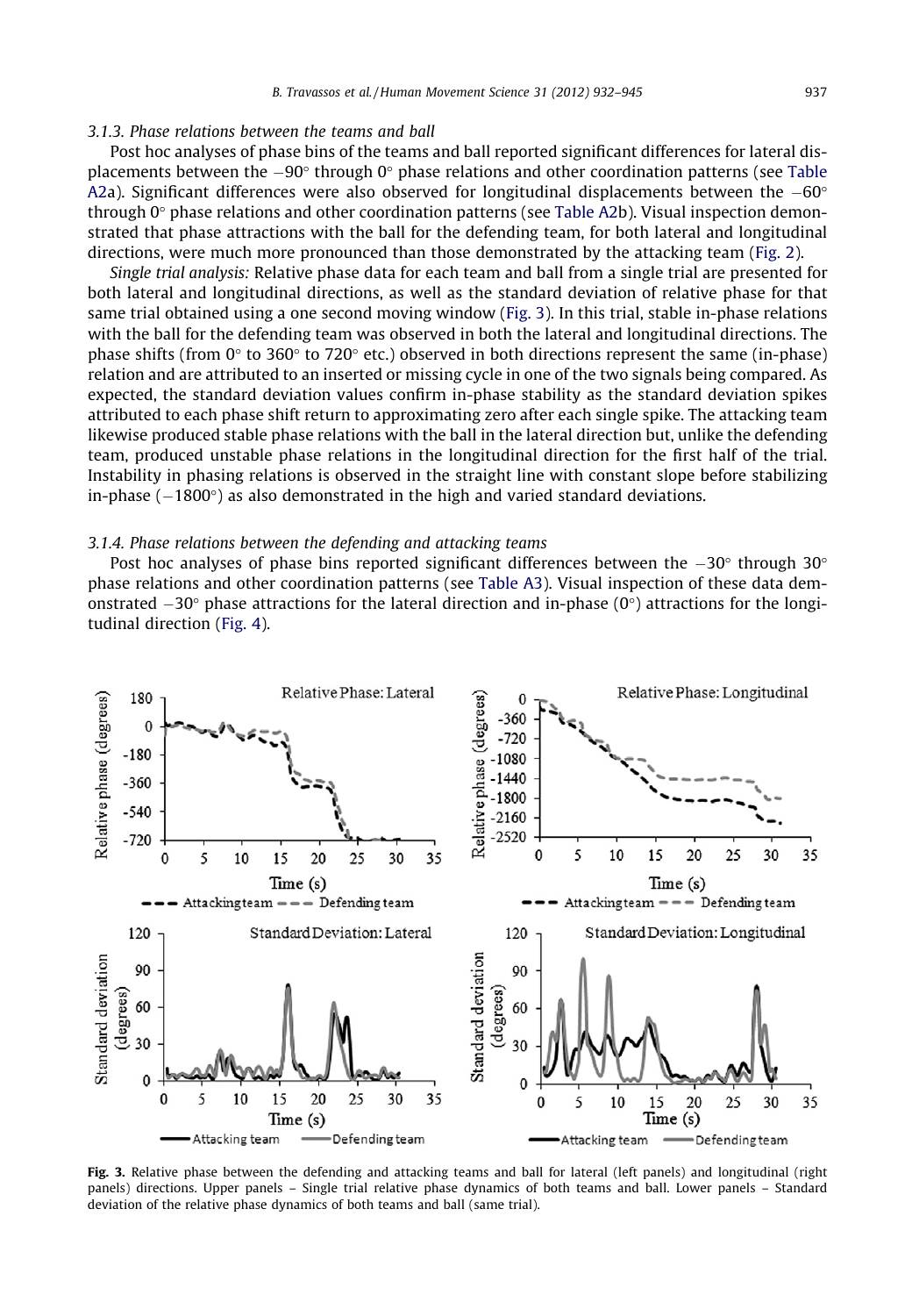

Fig. 4. Frequency histograms depicting relative phase between the defending and attacking teams for the lateral (left panel) and longitudinal (right panel) directions, with error bars representing standard deviation.



Fig. 5. Relative phase between the two teams and ball using polar coordinates (angle and radial distance) with error bars representing standard deviation: Frequency histograms for the defending team and ball (upper panels); attacking team and ball (lower panels).

#### 3.2. Polar coordinates

## 3.2.1. Phase relations between the defending team and ball

Post hoc analyses of the phase bins indicated significant differences between the  $-30^{\circ}$  through 30 $^{\circ}$ phase relations and most other coordination patterns (see [Table A4](#page-11-0)a). In-phase attractions were observed for both angle and radial distance, with stronger attractions observed for angles than for radius (upper panels, Fig. 5).

<span id="page-6-0"></span>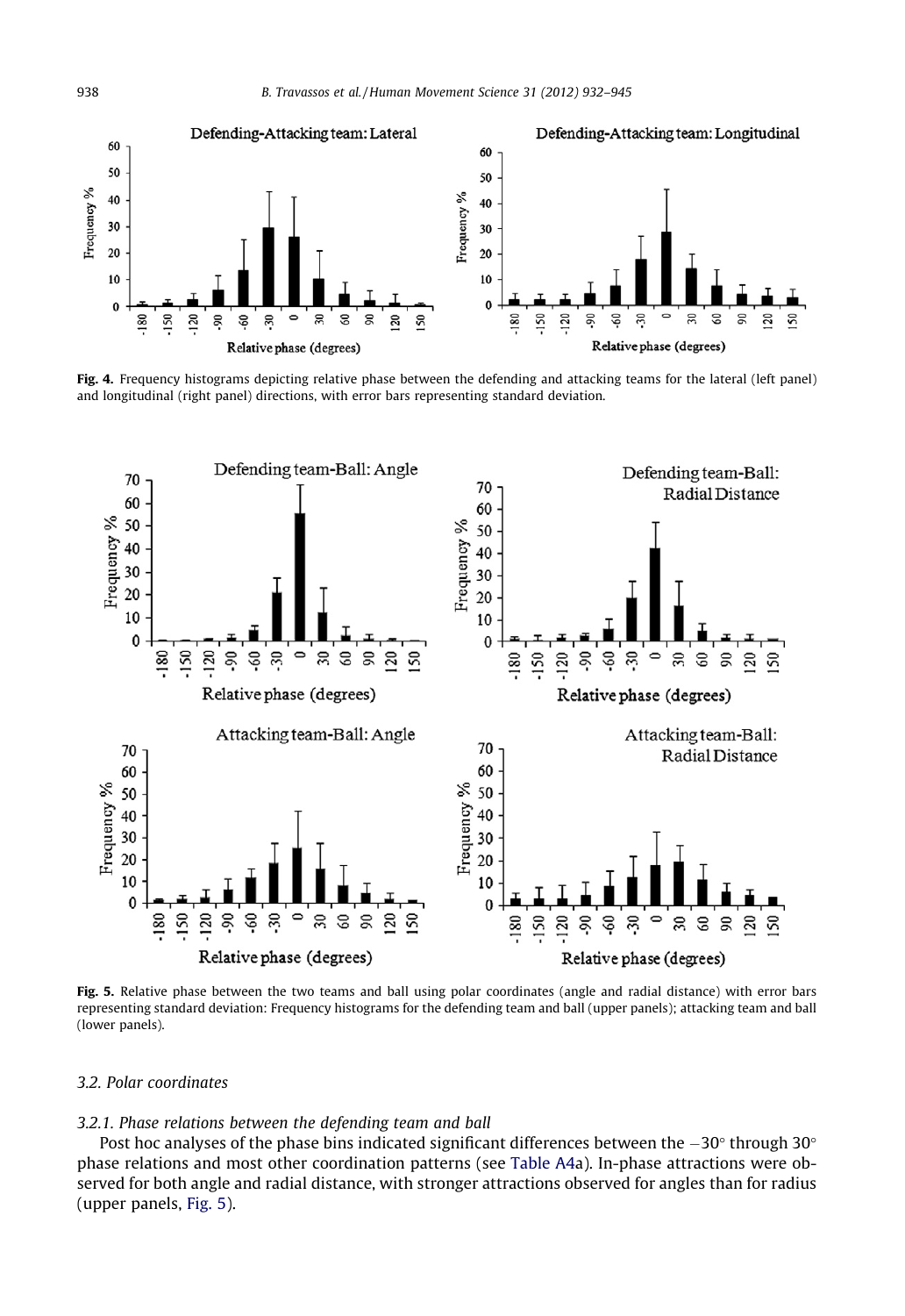

Fig. 6. Frequency histograms depicting relative phase between the defending and attacking teams for degrees (left panel) and radial distance (right panel), with error bars representing standard deviation.

#### 3.2.2. Phase relations between the attacking team and ball

Post hoc analyses produced significant differences between the  $-30^{\circ}$  through 30 $^{\circ}$  phase relations and other values (see [Table A4](#page-11-0)b). In-phase and  $30^{\circ}$  phase attractions were observed for angles and radial distances, respectively (lower panels, [Fig. 5](#page-6-0)). The phasing attractions of the ball for the attacking team were much weaker than those demonstrated by the defending team.

#### 3.2.3. Phase relations between the teams and ball

Post hoc analyses of phase bins of the teams and ball reported significant differences for angle measures between the  $-60^{\circ}$  through 60° phase relations and other coordination patterns (see [Table A5a](#page-12-0)). Significant differences were also observed for radial distance between the  $-30^{\circ}$  through 30 $^{\circ}$  phase relations and other coordination patterns (see [Table A5](#page-12-0)b). Once again, visual inspection demonstrated much stronger phase attractions with the ball for the defending team, for both angle and radial distance, than for the attacking team ([Fig. 5](#page-6-0)).

#### 3.2.4. Phase relations between the defending and attacking teams

Post hoc analyses of phase bins reported significant differences for  $-30^{\circ}$  through 30 $^{\circ}$  phase values and other coordination patterns (see [Table A6\)](#page-12-0). Visual inspection identified  $-30^\circ$  and in-phase attractions for angle and radial distance, respectively (Fig. 6).

## 4. Discussion

The patterned behaviors observed in the data are considered as emergent features of game behavior produced under various constraints, including the player configurations, the ball kinematics, and the goal being attacked and defended. The competing aims of the two teams lead to a priori expectations of different associations with the ball, as both teams try to achieve their different game objectives. Indeed, despite similar phase attractions  $(-30^{\circ})$  with the ball for both defending and attacking teams, markedly stronger attractions were produced by the defending team than the attacking team (see [Fig. 2](#page-4-0)). In a 5-vs-4+GK game situation, the defending team tries to counter the numerical outfield player advantage of the attacking team by using zone defence. This game strategy seeks to limit goal scoring opportunities by reducing the spaces afforded to the attacking players in the region of the goal being defended, resulting when successful in collective synchrony between defending team and ball. In contrast, the attacking team seeks to increase the number of action possibilities for goal scoring opportunities by probing constantly the defensive structure resulting in increased phase variability (i.e., less phase stability). Thus, the attacking team explores continually the spatiotemporal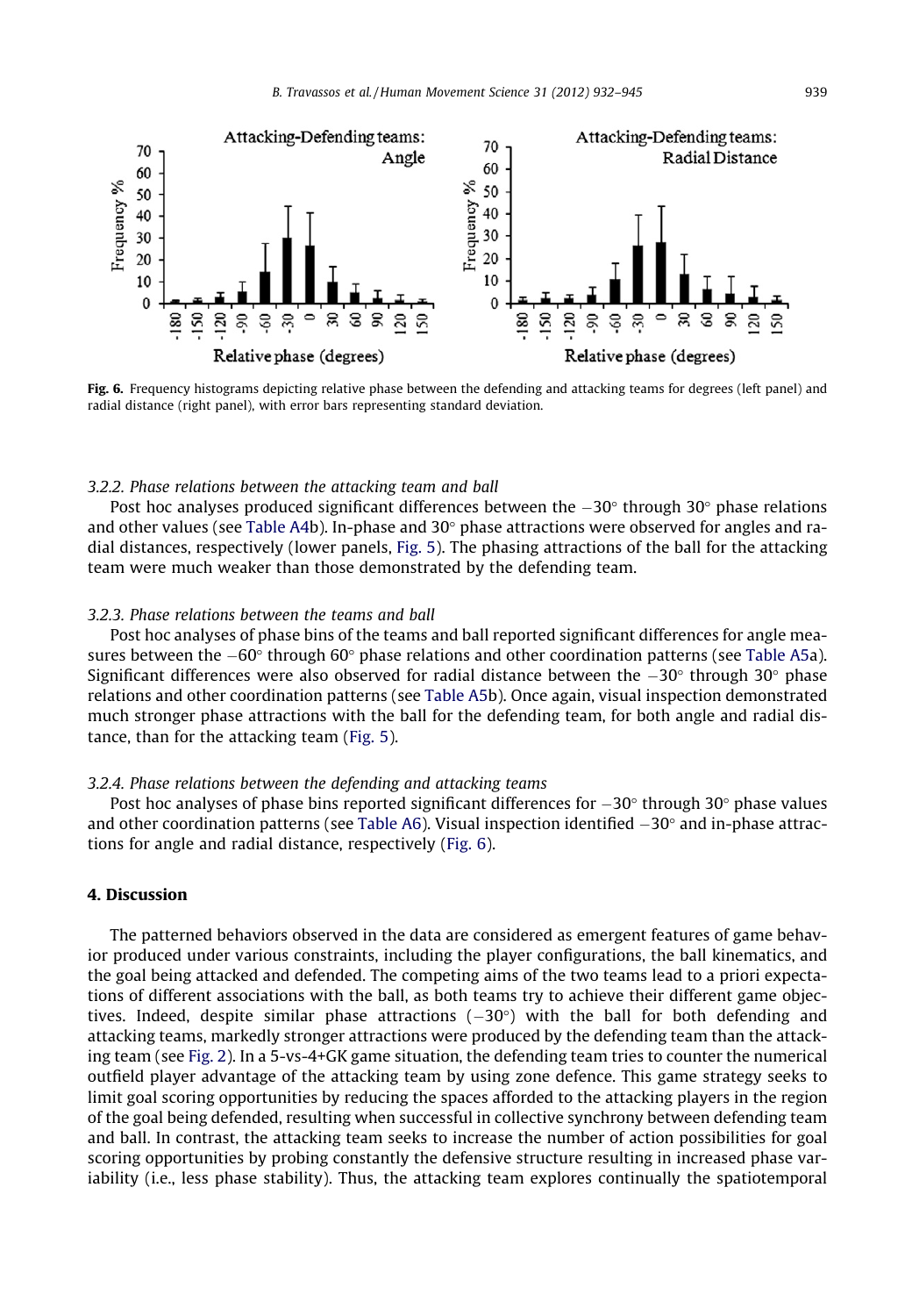relations that underpin game structure, with the express purpose of disrupting the defending team behavior for generating goal attempts. This view is akin to the notion of perturbations that have been proposed to change the behavioral stabilities of sports games ([McGarry, Khan, & Franks, 1999](#page-13-0)), as well as the notion of ''functional variability'' which describes the various action possibilities for biological systems [\(Davids, Glazier, Araújo, & Bartlett, 2003](#page-12-0)). These action possibilities underscore the varied coordination patterns essential for adaptation and function in socio-biological systems [\(Kelso & Eng](#page-13-0)[strøm, 2006](#page-13-0)), including sports contests.

Stronger  $-30^{\circ}$  phase attractions of the defending team and ball were observed for the lateral direction than the longitudinal direction (see [Fig. 2\)](#page-4-0), a finding that may be attributed to the zonal strategy used to defend the goal in the 5-v-4+GK condition. In general, the defending team may be more responsive to ball kinematics in the lateral direction, and less responsive in the longitudinal direction when doing so would draw them from the defensive zone, for example when the ball is being displaced away from goal by the attacking team. On similar reasoning, differences between the defending and attacking teams in their  $-30^{\circ}$  phase attractions with the ball in both directions may likewise be explained by increased responsiveness of the defending team to ball kinematics. For example, an attacking player in position to receive a pass from a teammate consequently draws a defender towards that position when the pass gets made. Given their opposing aims, both teams constantly adjust positions on the basis of game context, namely the changing positions of other players and ball. These general findings of different strengths of phase attractions with the ball for the defending and attacking teams are consistent with the view that the ball dynamics, goal location and game objectives constitute important constraints on playing behavior.

In team sports like futsal, the attacking team tries to get past the defending team in attempt of scoring a goal while the defending team tries to prevent the attacking team from achieving this aim. With these team objectives in mind, the attackers look to generate time and space for themselves by breaking synchrony with the defenders at opportune times whereas the defenders attempt to restrict the time and space of the attackers by achieving synchrony with them [\(McGarry, 2005](#page-13-0)). In breaking synchrony, then, the attacking team will destabilize the phase relations of one or more of the playing (attacker-defender) dyads, so producing behavioral perturbation in the defensive organizational structure. In contrast, in achieving synchrony the defending team will contain the attacking team within a reasonably balanced game state thereby reducing the prospect of the attacking team generating a goal scoring threat. These competing objectives produce varying phase attractions between playing dyads and between teams. Thus, the coordination dynamics between the defending team, attacking team and ball emerge from the information available, including the individual and collective objectives of the players and teams. The suggestions above are consistent with the results of [Travassos](#page-13-0) [and colleagues \(2011\)](#page-13-0) who analyzed the 5-v-4+GK futsal game data at the level of playing dyads. In the present study, stronger phase attractions between the teams and ball were observed than those between the players and ball reported by [Travassos et al. \(2011\),](#page-13-0) a finding consistent with statistical considerations. From behavioral considerations, increased variability in phase relations observed for the playing dyads may be the result of players continually engaging with their surrounds so as to produce functional adaptive behaviors at the team scale, as noted for other biological systems ([Beek et al.,](#page-12-0) [1997; Kelso & Engstrøm, 2006](#page-12-0)).

The defending team and attacking team demonstrated  $-30^{\circ}$  and 0° phase attractions in the lateral and longitudinal directions, respectively [\(Fig. 3](#page-5-0)). These results indicate general tendencies for both teams to move together in lockstep, possibly as a means of the defending team seeking to maintain spatial-temporal pressure on the attacking team. Equally strong phase attractions observed between teams in the lateral and longitudinal directions in this report are contrary to results reported previously, both for basketball contests ([Bourbousson et al., 2010b\)](#page-12-0) and small-sided soccer games [\(Frenc](#page-13-0)[ken & Lemmink, 2008\)](#page-13-0). These differences are attributed primarily to the different nature of the game conditions investigated and the different strategies used by the defending teams. (For basketball and soccer, the teams comprised of 5-v-5 and 4-v-4, respectively, with individual defending strategies used by both teams in both investigations.) These differences notwithstanding, the various team sports investigated conform to a common description consistent with theoretical principles of dynamical self-organizing systems, primarily the presence of non-prescribed stable coordination patterns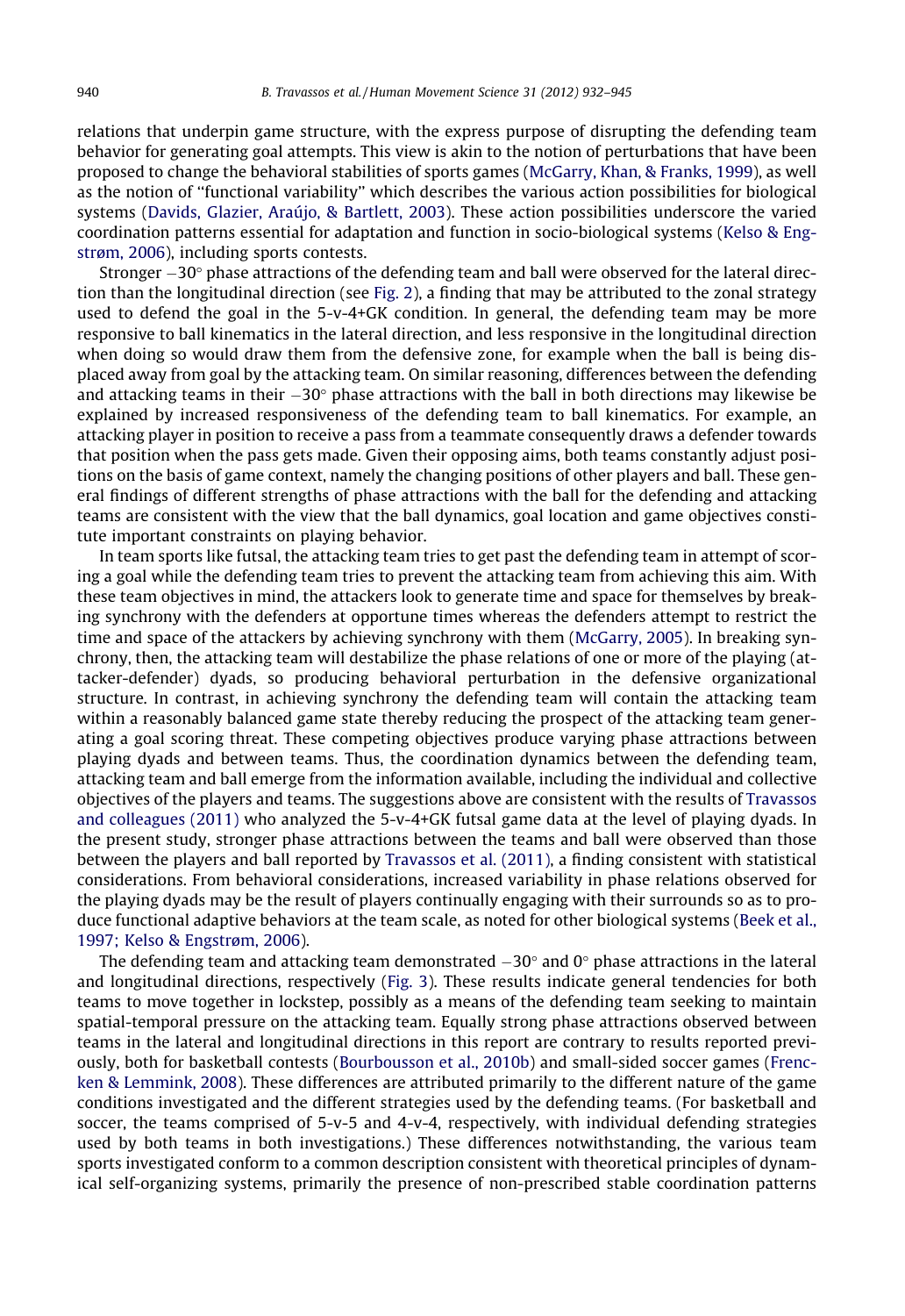brought upon by coupled information exchanges between players and teams, as proposed by [McGarry](#page-13-0) [et al. \(2002\).](#page-13-0)

In considering the movement behaviors of players, teams and ball in regard to location on the field of play referenced to goal position, the data were analyzed using polar coordinates. These coordinate data provided measures of direction (angle) and distance (radial) with reference to the center of the goal line, a principal and common focus of both teams. Thus, polar coordinates offer a different view of futsal game behavior from the Cartesian coordinates reported to date, with the ''sway'' of both teams and ball dynamics being expressed in relation to the goal. Indeed, analysis of variance reported significant interactions between phase angle and coordinates. Note the strong in-phase attractions of the defending team and ball as compared to the attacking team and ball when using polar coordinates [\(Fig. 5](#page-6-0)). Similar results were reported using Cartesian coordinates too ([Fig. 2\)](#page-4-0) but important distinctions in phase relations between the two coordinate systems are observed, as expected. The phase relations obtained using polar coordinates demonstrated game behaviors anchored on the competing game objectives of the attacking and defending teams specified in respect to goal location as follows.

The relative phase between the defending team and ball produced stronger in-phase attractions for angle measures than for radial distance ([Fig. 5\)](#page-6-0). These results are explained by the defending team seeking to guard space by positioning itself with respect to the changing ball position and the goal being defended. By way of analogy, the defending players (team) may be thought of as patrol agents anchored to the goal center on a ''retractable leash'' of some maximum length, their principal task being to intercept and prevent path access of ball and attackers to goal. This interpretation offers additional explanation for the earlier reported finding of weaker attractions with the defending team and ball in the longitudinal direction than the lateral direction. Since the attacking team is able to change the angle information of the ball with respect to the center goal line more effectively by lateral displacements than by longitudinal displacements, it would seem reasonable to expect the defending team to be more responsive to ball displacements in that same direction. This interpretation is reinforced further when considering that ball displacements in the longitudinal direction may generally be treated with varying degrees of attention by the defending players, depending in part on whether the ball is being displaced towards or away from goal.

The main contribution of using polar coordinates was to undertake game behavior analyses while accounting for the key game objectives, namely that of attacking and defending a given goal. Strong inphase attraction between the defending team and ball was observed using polar coordinates (i.e., angles and radial distances), with much less strong phase attractions reported for the attacking team and ball as well as for between the two teams. In particular, the results from the defending team and ball produced stronger phase attractions when using polar coordinates instead of Cartesian coordinates, that is when their dynamics were measured in consideration of goal position. This finding demonstrates the importance of using variables that reflect the behavior of teams with respect to their functional aims [\(McGarry, 2009\)](#page-13-0).

In summary, individual and team coordinated behaviors are the result of information exchanges among dyads whose varied compositions on different levels may be considered as cooperative and competitive. Within this context, the results of this investigation have shown that ball kinematics is a key constraint that influences the dynamical behaviors of the players and teams, with general attractions towards in-phase being reported for each team and ball, as well as between the two teams. The attacking team demonstrated weaker phase coordination patterns with the ball than the defending team, a result interpreted as consistent with the attacking team trying to break synchrony with the defending team. Other than ball kinematics, the goal line was also shown as a key informational constraint that influences coordination patterns, particularly for the defending team as demonstrated using angles and radial distances expressed with regard to the center of goal. Thus, the defending team attempts to develop and maintain spatiotemporal coordination patterns with the attacking team, and with the ball, but, importantly, it does so within the context of considering kinematic information with respect to the goal line. Identifying and developing new variables for describing coordination patterns that emerge in team sports as a result of ecological considerations and dynamical principles should aid future understanding of game behavior.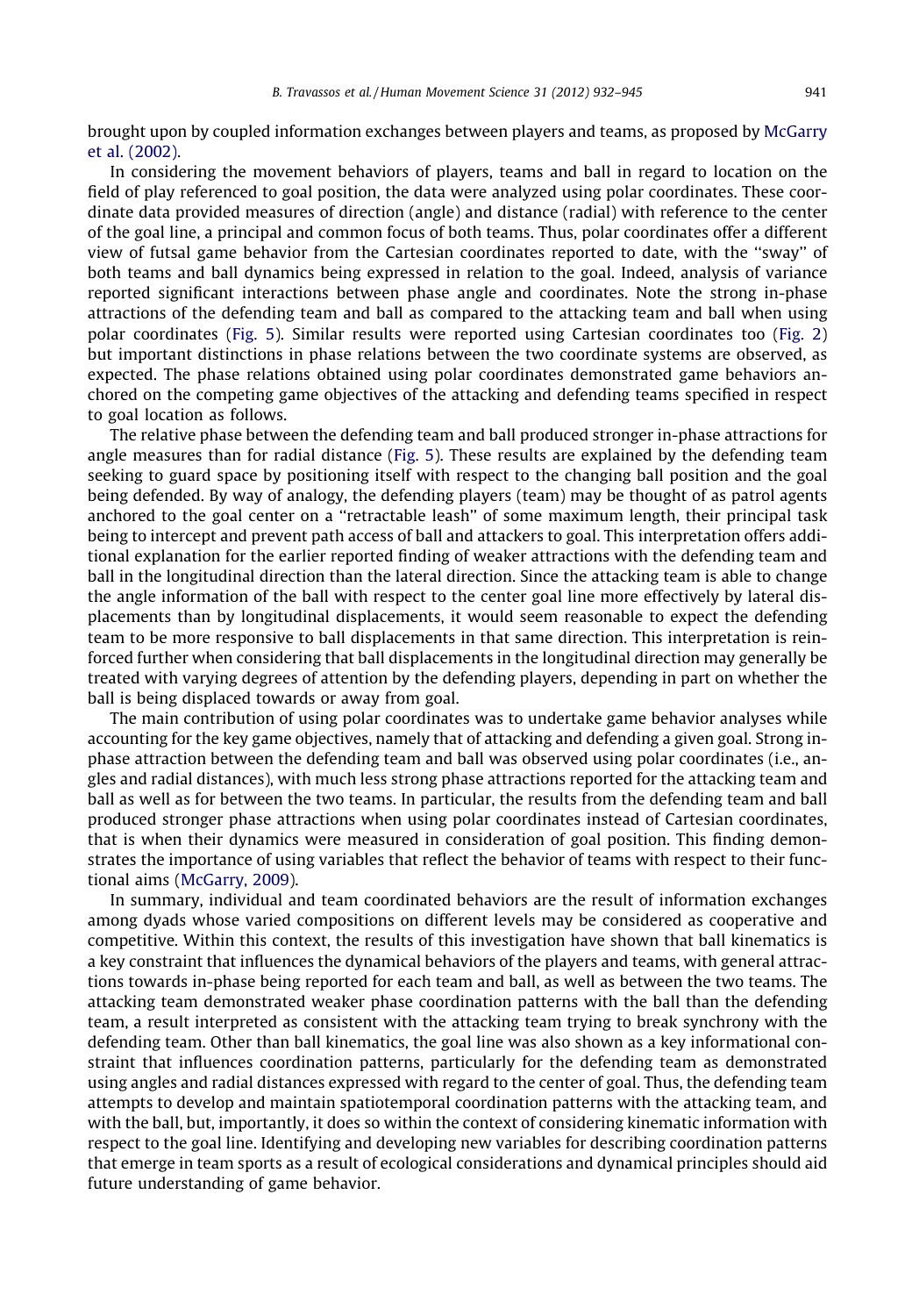## <span id="page-10-0"></span>5. Practical applications

In this last section, we offer some brief and general considerations for sports practice on the premise that futsal game behavior is self-organizing with players and teams making decisions and actions under ongoing informational constraints. In this view, the importance of coaching influencing on game behavior is observed in coaching decisions (e.g., designing sports practice, deciding on team selection, identifying game strategies, making game substitutions, and so on) that add, remove and/or change the informational constraints that the players and teams are operating under. In designing sports practice, then, the coach may consider shaping informational constraints that allow for the players and teams to explore behavioral possibilities for achieving specific task objectives. In short, the general approach is to encourage individual and collective decision-making by the players in specific game contexts regulated by certain informational constraints shaped by coaching design. For example, a practice session may require players to attack and defend two separate goals located on the same line as opposed to a single standard goal, with the aim of promoting self-organized lateral coordination within the defending team – a fundamental issue for the defending team as observed in this report – instead of providing players and teams with prescribed behaviors to prescribed situations. This example illustrates promotion of self-learning (and self-organization) through design of deliberate practice sessions.

## Acknowledgments

This research was supported by a financial grant from the Portuguese Foundation for Science and Technology (SFRH/BD/36225/2007). Some of this research was undertaken while the first author was a visiting research scholar at the University of New Brunswick.

## Appendix A

#### Table A1

Relative phase post hoc results for (a) the defending team, and (b) the attacking team, both with respect to the ball in Cartesian coordinates.

|                |               |               |        | (a) Defending team |     |        |               |        |               |    |               |               |    |        | (b) Attacking team |        |   |   |               |               |        |   |    |               |        |
|----------------|---------------|---------------|--------|--------------------|-----|--------|---------------|--------|---------------|----|---------------|---------------|----|--------|--------------------|--------|---|---|---------------|---------------|--------|---|----|---------------|--------|
|                |               | 2             | 3      | 4                  | 5   | 6      |               | 8      | 9             | 10 | 11            | 12            |    |        |                    | 3      | 4 | 5 | 6             |               | 8      | 9 | 10 | 11            | 12     |
|                |               |               |        | *                  | sk. | $\ast$ | $\ast$        |        |               |    |               |               |    |        |                    |        |   |   | $\ast$        | $\ast$        | *      |   |    |               |        |
| $\mathfrak{D}$ |               |               |        | $\ast$             | *   | $\ast$ | $\frac{1}{2}$ |        |               |    |               |               | ำ  |        |                    |        | * |   | *             | $\frac{1}{2}$ | $\ast$ |   |    |               |        |
| 3              |               |               |        |                    | *   | $\ast$ | $\ast$        |        |               |    |               |               | 3  |        |                    |        |   |   |               | $\ast$        |        |   |    |               |        |
| $\overline{4}$ | $\ast$        | $\frac{1}{2}$ |        |                    | *   | $\ast$ |               |        | *             | *  | $\ast$        | $\frac{1}{2}$ | 4  |        | $\ast$             |        |   |   |               | *             |        |   |    |               |        |
| 5              | $\ast$        | $\ast$        | *      | 宋                  |     | 米      |               | $\pm$  | $\ast$        | *  | $\ast$        | $\frac{1}{2}$ | 5  |        |                    |        |   |   |               |               |        |   |    |               |        |
| 6              | $\ast$        | $\ast$        | *      | $\ast$             | ×   |        | ŵ.            | $\ast$ | $\frac{1}{2}$ | *  | $\frac{1}{2}$ | $\frac{1}{2}$ | 6  | *      | $\ast$             |        |   |   |               |               |        |   |    | $\ast$        | *      |
| 7              | $\frac{1}{2}$ | $\ast$        | $\ast$ |                    |     | sk.    | -             | ŵ      | $\ast$        | *  | $\ast$        | $\frac{1}{2}$ |    | $\ast$ | $\frac{1}{2}$      | $\ast$ | * |   |               |               |        | 冰 | *  | $\frac{1}{2}$ | 宋      |
| 8              |               |               |        |                    | *   | *      | $\ast$        |        |               |    |               |               | 8  | $\ast$ | $\ast$             |        |   |   |               |               |        |   | *  | $\frac{1}{2}$ | $\ast$ |
| 9              |               |               |        | $\ast$             | *   | $\ast$ | $\ast$        |        |               |    |               |               | 9  |        |                    |        |   |   |               | $\ast$        |        |   |    |               |        |
| 10             |               |               |        | $\frac{1}{2}$      | *   | $\ast$ | $\frac{1}{2}$ |        |               |    |               |               | 10 |        |                    |        |   |   |               | $\frac{1}{2}$ | *      |   |    |               |        |
| 11             |               |               |        | $\frac{1}{2}$      | sk. | *      | $\mathbf{R}$  |        |               |    |               |               | 11 |        |                    |        |   |   | $\frac{1}{2}$ | $\ast$        | *      |   |    |               |        |
| 12             |               |               |        | *                  | *   | *      | *             |        |               |    |               |               | 12 |        |                    |        |   |   | $\ast$        | $\ast$        | *      |   |    |               |        |

Note.  $1 = -180^\circ$ ,  $2 = -150^\circ$ ,  $3 = -120^\circ$ ,  $4 = -90^\circ$ ,  $5 = -60^\circ$ ,  $6 = -30^\circ$ ,  $7 = 0^\circ$ ,  $8 = 30^\circ$ ,  $9 = 60^\circ$ ,  $10 = 90^\circ$ ,  $11 = 120^\circ$ , and  $12 = 150^\circ$ . — = Diagonal cell.

 $p < .001$ .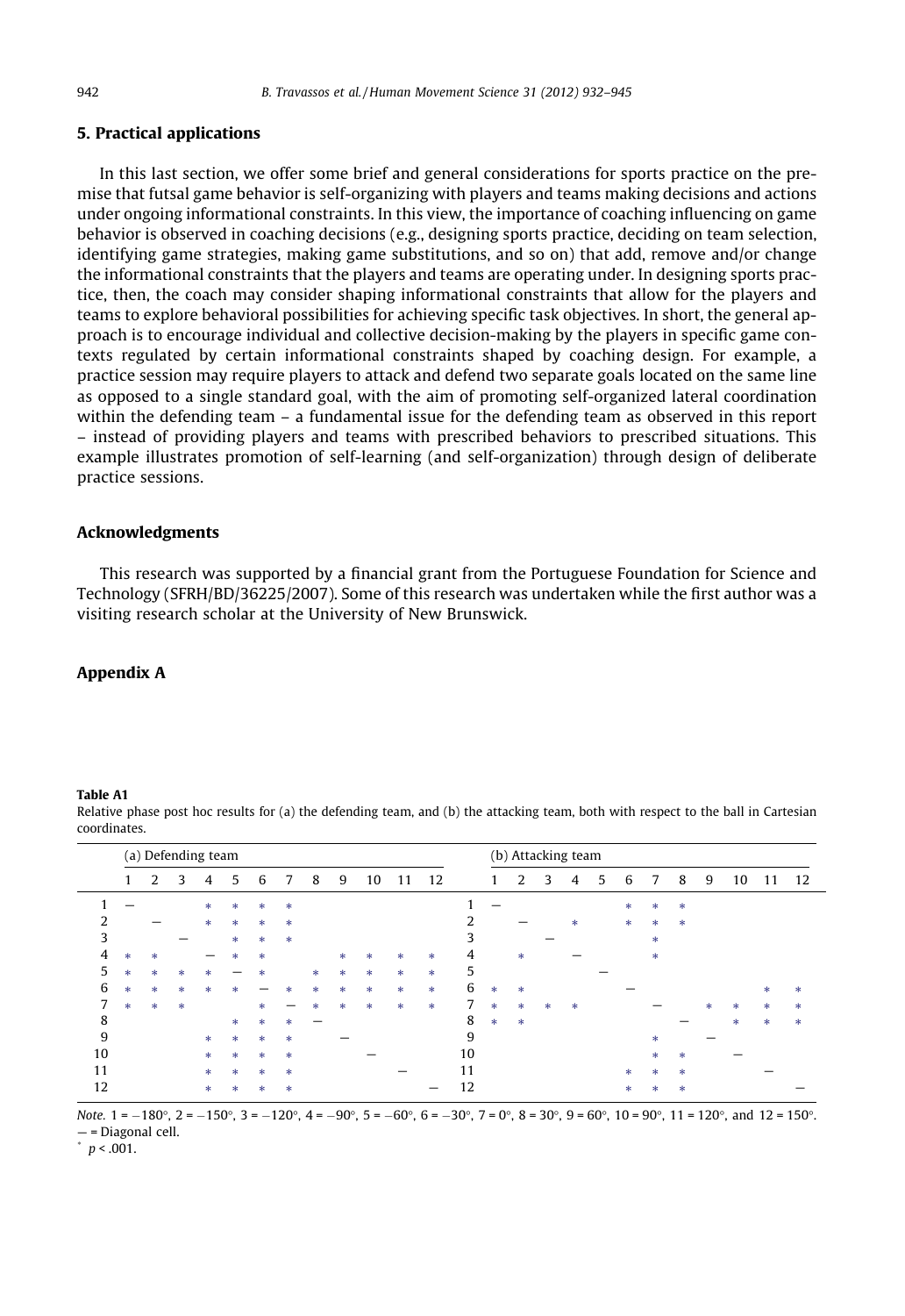|    |               | (a) Lateral displacements |        |               |        |        |        |        |        |        |               |        |    |               | (b) Longitudinal displacements |               |        |               |               |        |   |               |    |               |        |
|----|---------------|---------------------------|--------|---------------|--------|--------|--------|--------|--------|--------|---------------|--------|----|---------------|--------------------------------|---------------|--------|---------------|---------------|--------|---|---------------|----|---------------|--------|
|    |               | 2                         | 3      | 4             | 5      | 6      | 7      | 8      | 9      | 10     | 11            | 12     |    |               | 2                              | 3             | 4      | 5             | 6             | 7      | 8 | 9             | 10 | 11            | 12     |
|    |               |                           |        | *             | $\ast$ | $\ast$ | $\ast$ |        |        |        |               |        |    |               |                                |               |        | *             | *             | $\ast$ |   |               |    |               |        |
| ົາ |               |                           |        | $\ast$        | *      | $\ast$ | $\ast$ |        |        |        |               |        | 2  |               |                                |               |        | $\ast$        | *             | $\ast$ |   |               |    |               |        |
| 3  |               |                           |        |               | *      | $\ast$ | $\ast$ |        |        |        |               |        | 3  |               |                                |               |        |               | *             | $\ast$ |   |               |    |               |        |
| 4  | $\ast$        | $\ast$                    |        |               | sk.    | $\ast$ |        |        |        | *      | $\ast$        | *      | 4  |               |                                |               |        | $\frac{1}{2}$ | *             | $\ast$ |   |               |    |               |        |
| 5  | *             | *                         | $\ast$ | *             |        |        |        |        | *      | *      | $\frac{1}{2}$ | *      | 5  | $\pm$         | $\frac{1}{2}$                  |               | 宋      |               |               |        |   |               |    | $\ast$        | $\ast$ |
| 6  | $\frac{1}{2}$ | *                         | $\ast$ | $\frac{1}{2}$ |        |        | ×      | *      | $\ast$ | $\ast$ | $\frac{1}{2}$ | *      | 6  | $\ast$        | $\ast$                         | *             | $\ast$ |               |               |        |   | $\frac{1}{2}$ | *  | $\pm$         | $\ast$ |
| 7  | *             | *                         | $\ast$ |               |        | *      |        | $\ast$ | $\ast$ | *      | $\ast$        | $\ast$ | 7  | $\frac{1}{2}$ | $\frac{1}{2}$                  | $\frac{1}{2}$ | $\ast$ |               |               |        |   | *             | *  | $\frac{1}{2}$ | *      |
| 8  |               |                           |        |               |        | *      | $\ast$ |        |        |        |               |        | 8  |               |                                |               |        |               |               |        |   |               |    |               |        |
| 9  |               |                           |        |               | sk.    | $\ast$ | $\ast$ |        |        |        |               |        | 9  |               |                                |               |        |               | *             | *      |   |               |    |               |        |
| 10 |               |                           |        | $\frac{1}{2}$ | *      | $\ast$ | $\ast$ |        |        |        |               |        | 10 |               |                                |               |        |               | *             | $\ast$ |   |               |    |               |        |
| 11 |               |                           |        | $\frac{1}{2}$ | sk.    | $\ast$ | $\ast$ |        |        |        |               |        | 11 |               |                                |               |        | $\pm$         | $\frac{1}{2}$ | *      |   |               |    |               |        |
| 12 |               |                           |        | $\ast$        | $\ast$ | *      | $\ast$ |        |        |        |               |        | 12 |               |                                |               |        | $\ast$        | *             | $\ast$ |   |               |    |               |        |

Relative phase post hoc results for the teams and ball for (a) lateral direction and (b) longitudinal direction.

Note.  $1 = -180^{\circ}$ ,  $2 = -150^{\circ}$ ,  $3 = -120^{\circ}$ ,  $4 = -90^{\circ}$ ,  $5 = -60^{\circ}$ ,  $6 = -30^{\circ}$ ,  $7 = 0^{\circ}$ ,  $8 = 30^{\circ}$ ,  $9 = 60^{\circ}$ ,  $10 = 90^{\circ}$ ,  $11 = 120^{\circ}$ , and  $12 = 150^{\circ}$ . — = Diagonal cell.

 $^{\circ}$   $p$  < .001.

<span id="page-11-0"></span>Table A2

## Table A3

Relative phase post hoc results for the defending and attacking teams in Cartesian coordinates.

|    | 1             | 2      | $3^{\circ}$   | $\overline{4}$ | $5^{\circ}$ | 6      | 7 <sub>7</sub> | 8 <sup>1</sup>         | 9      | 10 | 11 | 12  |
|----|---------------|--------|---------------|----------------|-------------|--------|----------------|------------------------|--------|----|----|-----|
|    |               |        |               |                |             | $\ast$ | $\ast$         | $\frac{1}{2}$          |        |    |    |     |
|    |               |        |               |                |             | sk.    | *              | *                      | $\pm$  |    |    |     |
|    |               |        |               |                |             | ×.     | *              | $\mathcal{R}^{\prime}$ |        |    |    |     |
|    |               |        |               |                |             | ×.     | *              |                        |        |    |    |     |
|    |               |        |               |                |             |        | ŵ.             |                        |        |    |    |     |
| 6  | $\frac{1}{2}$ | *      | $\ast$        | $\ast$         |             |        |                |                        |        |    | *  | sk. |
| 7  | $\ast$        | *      | $\ast$        | $\ast$         | 宋           |        |                |                        | *      | 米。 | 米。 | *.  |
| 8  | 来。            | *      | $\frac{1}{2}$ |                |             |        |                |                        | $\ast$ | 来。 | 来。 | ×.  |
| 9  |               | $\ast$ |               |                |             |        | *              | *                      |        |    |    |     |
| 10 |               |        |               |                |             |        | *              | *                      |        |    |    |     |
| 11 |               |        |               |                |             | *      | *              | $\frac{1}{2}$          |        |    |    |     |
| 12 |               |        |               |                |             | *      | *              | $\ast$                 |        |    |    |     |

Note.  $1 = -180^\circ$ ,  $2 = -150^\circ$ ,  $3 = -120^\circ$ ,  $4 = -90^\circ$ ,  $5 = -60^\circ$ ,  $6 = -30^\circ$ ,  $7 = 0^\circ$ ,  $8 = 30^\circ$ ,  $9 = 60^\circ$ ,  $10 = 90^\circ$ ,  $11 = 120^\circ$ , and  $12 = 150^\circ$ . — = Diagonal cell. \* p < .001.

#### Table A4

Relative phase post hoc post hoc results for (a) the defending team, and (b) the attacking team both with respect to the ball in polar coordinates.

|    |               | (a) Defending team |        |   |   |               |               |        |     |               |              |     |    |               |               | (b) Attacking team |        |   |               |     |               |        |               |        |        |
|----|---------------|--------------------|--------|---|---|---------------|---------------|--------|-----|---------------|--------------|-----|----|---------------|---------------|--------------------|--------|---|---------------|-----|---------------|--------|---------------|--------|--------|
|    |               | $\overline{2}$     | 3      | 4 | 5 | 6             | 7             | 8      | 9   | 10            | $\mathbf{1}$ | 12  |    |               | 2             | ς                  | 4      | 5 | 6             | 7   | 8             | 9      | 10            |        | 12     |
|    |               |                    |        |   |   | $\ast$        | $\ast$        | $\ast$ |     |               |              |     |    |               |               |                    |        |   | *             | *   | $\ast$        |        |               |        |        |
| ำ  |               |                    |        |   |   | $\frac{1}{2}$ | $\ast$        | $\ast$ |     |               |              |     | ำ  |               |               |                    |        |   | $\ast$        | *   | *             |        |               |        |        |
| 3  |               |                    |        |   |   | $\frac{1}{2}$ | $\ast$        | $\ast$ |     |               |              |     | 3  |               |               |                    |        |   | $\ast$        | *   | $\ast$        |        |               |        |        |
| 4  |               |                    |        |   |   | $\ast$        | $\ast$        | $\ast$ |     |               |              |     | 4  |               |               |                    |        |   |               | *   |               |        |               |        |        |
| 5  |               |                    |        |   |   | sk.           | $\ast$        | $\ast$ |     |               |              |     | 5  |               |               |                    |        |   |               | *   |               |        |               |        |        |
| 6  | $\ast$        | $\ast$             | *      | × | * |               | $\ast$        |        |     | *             | $\ast$       | *   | 6  | *             | $\frac{1}{2}$ | $\frac{1}{2}$      |        |   |               |     |               |        |               | *      | $\ast$ |
| 7  | $\frac{1}{2}$ | $\ast$             | $\ast$ | * | * | 永             |               | *      | *   | $\frac{1}{2}$ | $\ast$       | *   | 7  | *             | *             | $\ast$             | $\ast$ | 宋 |               |     |               |        | *             | *      | $\ast$ |
| 8  | $\frac{1}{2}$ | $\ast$             | $\ast$ | * | * |               |               |        | sk. | $\ast$        | $\ast$       | *   | 8  | $\frac{1}{2}$ | $\ast$        | $\ast$             |        |   |               |     |               |        | $\frac{1}{2}$ | $\ast$ | $\ast$ |
| 9  |               |                    |        |   |   |               | *             | ×      |     |               |              | sk. | 9  |               |               |                    |        |   |               |     |               |        |               |        | $\ast$ |
| 10 |               |                    |        |   |   | $\frac{1}{2}$ | *             | $\ast$ |     |               |              |     | 10 |               |               |                    |        |   |               | *   | 米             |        |               |        |        |
| 11 |               |                    |        |   |   | $\mathcal{R}$ | $\frac{1}{2}$ | $\ast$ |     |               |              |     | 11 |               |               |                    |        |   | $\frac{1}{2}$ | *   | $\frac{1}{2}$ |        |               |        |        |
| 12 |               |                    |        |   |   | *             | $\ast$        | ×      | 米   |               |              |     | 12 |               |               |                    |        |   | $\ast$        | sk. | 米             | $\ast$ |               |        |        |

Note.  $1 = -180^{\circ}$ ,  $2 = -150^{\circ}$ ,  $3 = -120^{\circ}$ ,  $4 = -90^{\circ}$ ,  $5 = -60^{\circ}$ ,  $6 = -30^{\circ}$ ,  $7 = 0^{\circ}$ ,  $8 = 30^{\circ}$ ,  $9 = 60^{\circ}$ ,  $10 = 90^{\circ}$ ,  $11 = 120^{\circ}$ , and  $12 = 150^{\circ}$ . — = Diagonal cell. \* p < .001.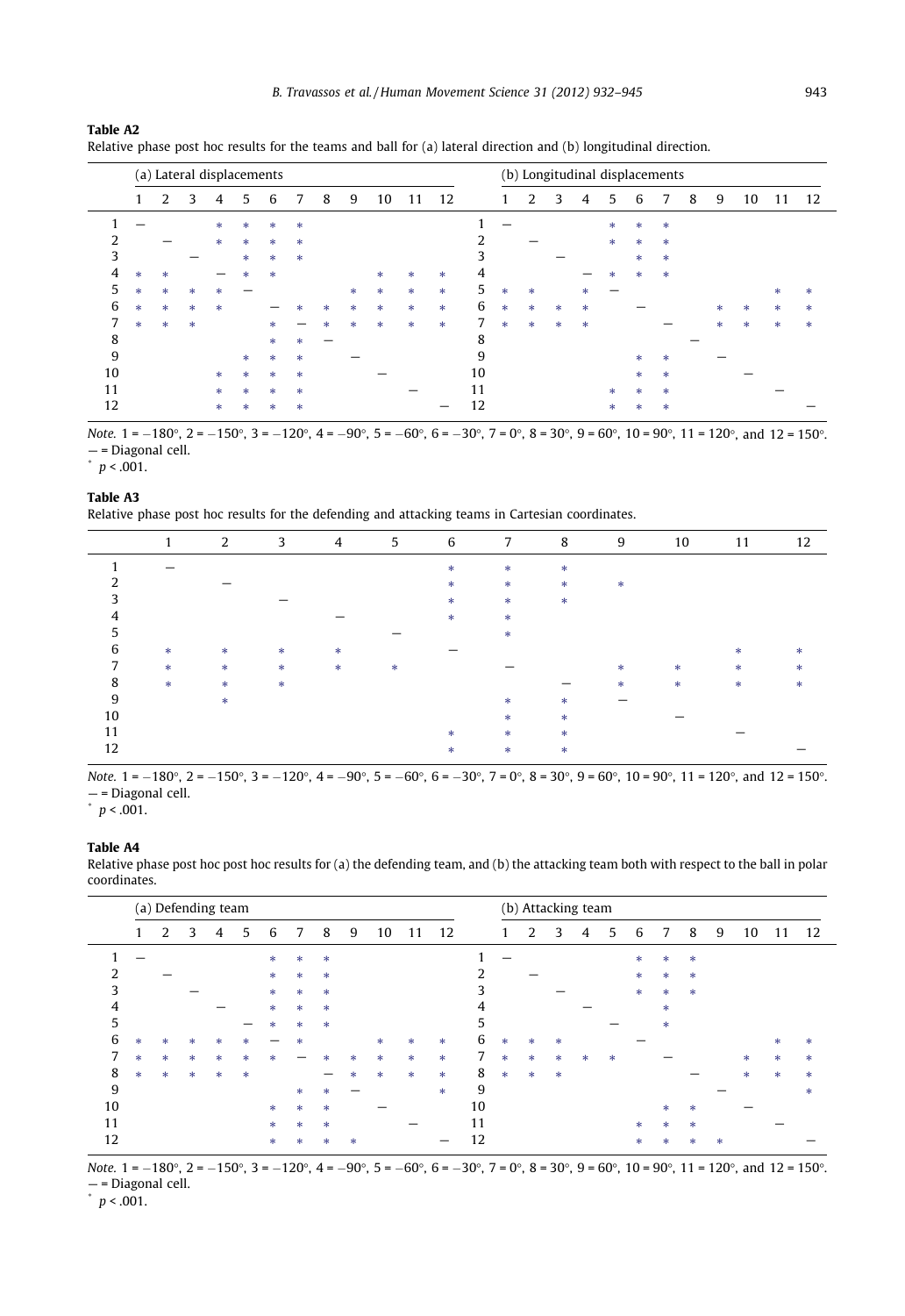<span id="page-12-0"></span>

| Table A5                                                                                          |  |
|---------------------------------------------------------------------------------------------------|--|
| Relative phase post hoc results for the teams and ball for $(a)$ angle and $(b)$ radial distance. |  |

|                |        | (a) Angle |        |        |        |   |        |               |        |    |               |               |    |        | (b) Radial distance |        |        |        |        |        |        |   |    |        |    |
|----------------|--------|-----------|--------|--------|--------|---|--------|---------------|--------|----|---------------|---------------|----|--------|---------------------|--------|--------|--------|--------|--------|--------|---|----|--------|----|
|                |        | 2         | 3      | 4      | 5      | 6 |        | 8             | 9      | 10 | 11            | 12            |    |        | 2                   | 3      | 4      | 5      | 6      |        | 8      | 9 | 10 | 11     | 12 |
|                |        |           |        |        | *      | * | $\ast$ | $\ast$        | $\ast$ |    |               |               |    |        |                     |        |        | $\ast$ | $\ast$ | $\ast$ | $\ast$ |   |    |        |    |
| $\overline{2}$ |        |           |        |        | *      | * | $\ast$ | $\frac{1}{2}$ | $\ast$ |    |               |               | 2  |        |                     |        |        |        | *      | $\ast$ | $\ast$ |   |    |        |    |
| 3              |        |           |        |        | $\ast$ | * | $\ast$ | $\frac{1}{2}$ |        |    |               |               | 3  |        |                     |        |        |        | *      | $\ast$ | $\ast$ |   |    |        |    |
| 4              |        |           |        |        |        | * | $\ast$ | $\ast$        |        |    |               |               | 4  |        |                     |        |        |        | *      | $\ast$ | $\ast$ |   |    |        |    |
| 5              | *      | $\ast$    | $\ast$ |        |        | * | $\ast$ | $\ast$        |        |    |               | $\ast$        | 5  | $\ast$ |                     |        |        |        | *      | $\ast$ |        |   |    |        | *  |
| 6              | $\ast$ | *         | $\ast$ | $\ast$ | *      |   | $\ast$ |               |        | *  | $\ast$        | $\frac{1}{2}$ | 6  | *      | *                   | $\ast$ | *      | *      |        |        |        | * | *  | *      | *  |
| 7              | *      | *         | $\ast$ | *      | *      | * |        | 宋             | *      | *  | $\frac{1}{2}$ | $\ast$        | 7  | $\ast$ | $\frac{1}{2}$       | $\ast$ | *      | $\ast$ |        |        |        | * | *  | $\ast$ | *  |
| 8              | $\ast$ | $\ast$    | *      | *      | *      |   | $\ast$ |               | $\ast$ | *  | $\ast$        | $\ast$        | 8  | $\ast$ | $\frac{1}{2}$       | $\ast$ | $\ast$ |        |        |        |        | * | *  | $\ast$ | *  |
| 9              | $\ast$ | $\ast$    |        |        |        |   | $\ast$ | $\ast$        |        |    | $\ast$        | $\ast$        | 9  |        |                     |        |        |        | *      | $\ast$ | $\ast$ |   |    |        |    |
| 10             |        |           |        |        |        | * | $\ast$ | $\ast$        |        |    |               |               | 10 |        |                     |        |        |        | $\ast$ | $\ast$ | $\ast$ |   |    |        |    |
| 11             |        |           |        |        |        | * | $\ast$ | $\ast$        | $\ast$ |    |               |               | 11 |        |                     |        |        |        | *      | $\ast$ | $\ast$ |   |    |        |    |
| 12             |        |           |        |        | *      | * | ŵ      | $\ast$        | $\ast$ |    |               |               | 12 |        |                     |        |        | $\ast$ | *      | $\ast$ | $\ast$ |   |    |        |    |

Note.  $1 = -180^{\circ}$ ,  $2 = -150^{\circ}$ ,  $3 = -120^{\circ}$ ,  $4 = -90^{\circ}$ ,  $5 = -60^{\circ}$ ,  $6 = -30^{\circ}$ ,  $7 = 0^{\circ}$ ,  $8 = 30^{\circ}$ ,  $9 = 60^{\circ}$ ,  $10 = 90^{\circ}$ ,  $11 = 120^{\circ}$ , and  $12 = 150^{\circ}$ . — = Diagonal cell.

 $p < .001$ .

#### Table A6 Relative phase post hoc results for the defending and attacking teams in polar coordinates.

|    | $\mathbf{1}$ | 2           |     | $3 \t 4$ | $\overline{\phantom{a}}$ 5 | $\overline{6}$ | 7 8           |   | 9 | 10       | 11 | 12 |
|----|--------------|-------------|-----|----------|----------------------------|----------------|---------------|---|---|----------|----|----|
|    |              |             |     |          |                            | *              | $\frac{1}{2}$ |   |   |          |    |    |
|    |              |             |     |          |                            | 来。             | *.            |   |   |          |    |    |
| ∍  |              |             |     |          |                            | 来。             | $\frac{1}{2}$ |   |   |          |    |    |
|    |              |             |     |          |                            |                | *.            |   |   |          |    |    |
|    |              |             |     |          |                            |                |               |   |   |          |    |    |
| 6  | $\ast$       | -sk         | $-$ |          |                            |                |               |   |   | ak ∴     | 来。 | *  |
| 7  | $\ast$       | <b>SKIN</b> | - * | 一米。      |                            |                |               | * | * | <b>*</b> | 来。 | ×. |
| 8  |              |             |     |          |                            |                | *             |   |   |          |    |    |
| 9  |              |             |     |          |                            |                | *             |   |   |          |    |    |
| 10 |              |             |     |          |                            | *              | *.            |   |   |          |    |    |
| 11 |              |             |     |          |                            | *              | *.            |   |   |          |    |    |
| 12 |              |             |     |          |                            | *              | *             |   |   |          |    |    |
|    |              |             |     |          |                            |                |               |   |   |          |    |    |

Note.  $1 = -180^{\circ}$ ,  $2 = -150^{\circ}$ ,  $3 = -120^{\circ}$ ,  $4 = -90^{\circ}$ ,  $5 = -60^{\circ}$ ,  $6 = -30^{\circ}$ ,  $7 = 0^{\circ}$ ,  $8 = 30^{\circ}$ ,  $9 = 60^{\circ}$ ,  $10 = 90^{\circ}$ ,  $11 = 120^{\circ}$ , and  $12 = 150^{\circ}$ . — = Diagonal cell.

 $^{\circ}$   $p$  < .001.

## References

- Araújo, D., Davids, K., Bennett, S., Button, C., & Chapman, G. (2004). Emergence of sport skills under constraints. In A. M. Williams & N. J. Hodges (Eds.), Skill acquisition in sport: Research, theory and practice (pp. 409–433). London: Routledge, Taylor & Francis.
- Araújo, D., Davids, K., & Hristovski, R. (2006). The ecological dynamics of decision making in sport. Psychology of Sport and Exercise, 7, 653–676.
- Beek, P. J., Verschoor, F., & Kelso, S. (1997). Requirements for the emergence of a dynamical social psychology. Psychological Inquiry, 100, 104.
- Bourbousson, J., Sève, C., & McGarry, T. (2010a). Space-time coordination patterns in basketball: Part 1 Intra- and intercouplings amongst player dyads. Journal of Sport Sciences, 28, 339–347.
- Bourbousson, J., Sève, C., & McGarry, T. (2010b). Space-time coordination patterns in basketball: Part 2 Investigating the interaction between the two teams. Journal of Sport Sciences, 28, 349–358.
- Castagna, C., D'Ottavio, S., Granda-Vera, J., & Barbero-Alvarez, J. C. (2009). Match demands of professional futsal: A case study. Journal of Science and Medicine in Sport, 12, 490–494.
- Davids, K., Araújo, D., & Shuttleworth, R. (2005). Applications of dynamical systems theory to football. In T. Reilly, J. Cabri, & D. Araújo (Eds.), Science and football V: The proceedings of the fifth world congress on sports science and football (pp. 537–550). Routledge.
- Davids, K., Glazier, P., Araújo, D., & Bartlett, R. (2003). Movement systems as dynamical systems: The functional role of variability and its implications for sports medicine. Sports Medicine, 33, 245.